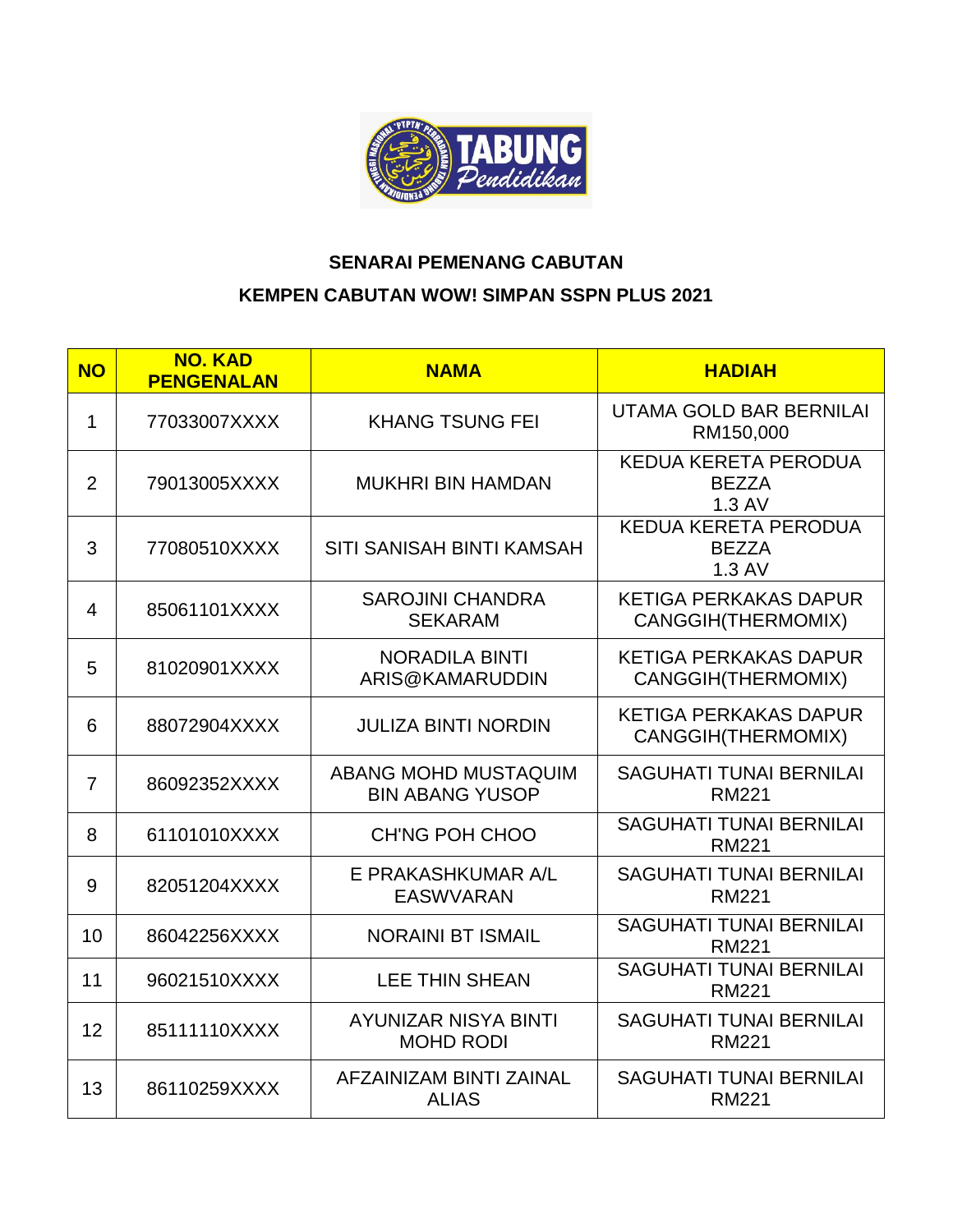| 14 | 73071101XXXX | <b>NORMAH BINTI MOHAMED</b>                         | <b>SAGUHATI TUNAI BERNILAI</b><br><b>RM221</b> |
|----|--------------|-----------------------------------------------------|------------------------------------------------|
| 15 | 64072608XXXX | VARATHAN A/L JAYARAMAN                              | <b>SAGUHATI TUNAI BERNILAI</b><br><b>RM221</b> |
| 16 | 77072803XXXX | SAREN EZUAN BIN AB HAMID                            | <b>SAGUHATI TUNAI BERNILAI</b><br><b>RM221</b> |
| 17 | 84051008XXXX | <b>MOHAMMAD NAZLAN BIN</b><br><b>MOHAMMAD AALIB</b> | <b>SAGUHATI TUNAI BERNILAI</b><br><b>RM221</b> |
| 18 | 95021902XXXX | <b>MUHAMMAD IKRAM FADZLI</b><br><b>BIN AMJAD</b>    | <b>SAGUHATI TUNAI BERNILAI</b><br><b>RM221</b> |
| 19 | 85062401XXXX | ON HAN LOI                                          | <b>SAGUHATI TUNAI BERNILAI</b><br><b>RM221</b> |
| 20 | 80091014XXXX | <b>BALVINDER KAUR A/P LAL</b><br><b>SINGH</b>       | <b>SAGUHATI TUNAI BERNILAI</b><br><b>RM221</b> |
| 21 | 77090712XXXX | <b>JALINUS BIN DURAMAN</b>                          | <b>SAGUHATI TUNAI BERNILAI</b><br><b>RM221</b> |
| 22 | 76103108XXXX | NOORHAYATI BINTI IBRAHIM                            | <b>SAGUHATI TUNAI BERNILAI</b><br><b>RM221</b> |
| 23 | 69091703XXXX | <b>MARHAINI BINTI AWANG</b>                         | <b>SAGUHATI TUNAI BERNILAI</b><br><b>RM221</b> |
| 24 | 84010612XXXX | <b>JERRY AK ANDREW ATOI</b>                         | <b>SAGUHATI TUNAI BERNILAI</b><br><b>RM221</b> |
| 25 | 70011803XXXX | <b>SUZAINI BINTI MAHMUD</b>                         | <b>SAGUHATI TUNAI BERNILAI</b><br><b>RM221</b> |
| 26 | 74032103XXXX | <b>MOHD ZULKEFELI BIN MAT</b><br><b>JUSOH</b>       | <b>SAGUHATI TUNAI BERNILAI</b><br><b>RM221</b> |
| 27 | 73081206XXXX | RADHAKRISHNAN A/L<br>PELAINIAHPAN                   | <b>SAGUHATI TUNAI BERNILAI</b><br>RM221        |
| 28 | 72011506XXXX | <b>LUEH KAM FONG</b>                                | <b>SAGUHATI TUNAI BERNILAI</b><br><b>RM221</b> |
| 29 | 65122510XXXX | <b>LEE CHONG YOUN</b>                               | <b>SAGUHATI TUNAI BERNILAI</b><br><b>RM221</b> |
| 30 | 78100602XXXX | <b>MUHAMMAD KHALIL BIN</b><br>YAHAYA                | <b>SAGUHATI TUNAI BERNILAI</b><br><b>RM221</b> |
| 31 | 87052601XXXX | <b>MAHANI BINTI SOED</b>                            | <b>SAGUHATI TUNAI BERNILAI</b><br><b>RM221</b> |
| 32 | 67103005XXXX | ALIZA BINTI HAMDAN                                  | <b>SAGUHATI TUNAI BERNILAI</b><br><b>RM221</b> |
| 33 | 64062808XXXX | <b>SHAMSUL BAHARIN BIN</b><br><b>SHAHARUDDIN</b>    | <b>SAGUHATI TUNAI BERNILAI</b><br><b>RM221</b> |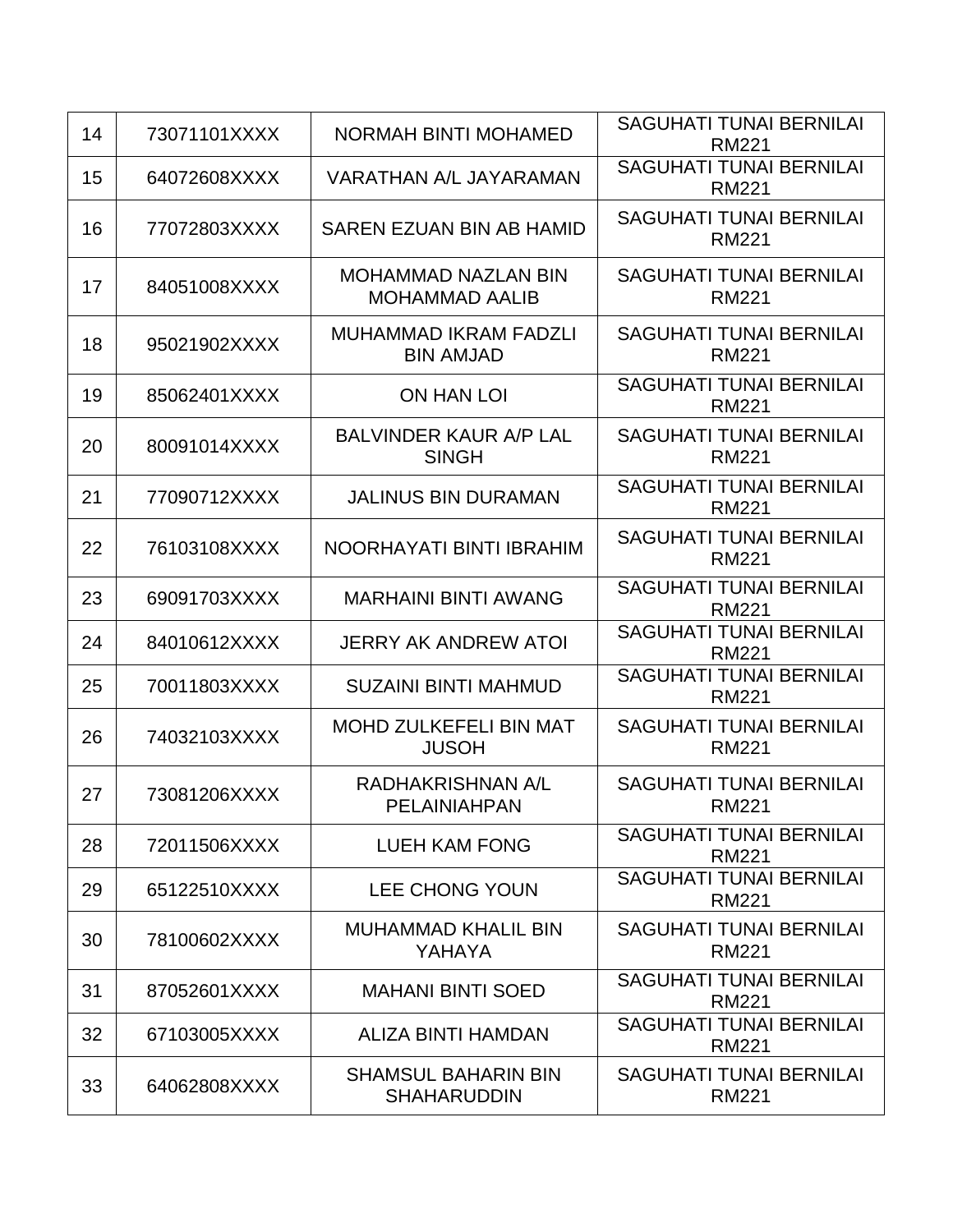| 34 | 80032003XXXX | WAN FAUZANA BINTI WAN<br><b>FAUZI</b>            | <b>SAGUHATI TUNAI BERNILAI</b><br><b>RM221</b> |
|----|--------------|--------------------------------------------------|------------------------------------------------|
| 35 | 79052903XXXX | NORAZIZAH BINTI ABDULLAH                         | <b>SAGUHATI TUNAI BERNILAI</b><br><b>RM221</b> |
| 36 | 75122805XXXX | <b>GOH LEONG KEE</b>                             | <b>SAGUHATI TUNAI BERNILAI</b><br><b>RM221</b> |
| 37 | 77010208XXXX | AZIRA BINTI BAHARUDDIN                           | <b>SAGUHATI TUNAI BERNILAI</b><br><b>RM221</b> |
| 38 | 81051010XXXX | LOH SOON HENG                                    | <b>SAGUHATI TUNAI BERNILAI</b><br><b>RM221</b> |
| 39 | 65013107XXXX | <b>CHIN YIN LOON</b>                             | <b>SAGUHATI TUNAI BERNILAI</b><br><b>RM221</b> |
| 40 | 81091508XXXX | SITI NURHANI BINTI AB<br><b>RASHID</b>           | <b>SAGUHATI TUNAI BERNILAI</b><br><b>RM221</b> |
| 41 | 80041102XXXX | <b>MOHD ILIAS BIN ISMAIL</b>                     | <b>SAGUHATI TUNAI BERNILAI</b><br><b>RM221</b> |
| 42 | 83063003XXXX | <b>NAJIAH BINTI AB GHANI</b>                     | <b>SAGUHATI TUNAI BERNILAI</b><br><b>RM221</b> |
| 43 | 87081629XXXX | <b>MURSHIDA BINTI ABDUL</b><br><b>RAHMAN</b>     | <b>SAGUHATI TUNAI BERNILAI</b><br><b>RM221</b> |
| 44 | 98062102XXXX | FATIN NAJWA BINTI MOHD<br><b>AKHIR</b>           | <b>SAGUHATI TUNAI BERNILAI</b><br><b>RM221</b> |
| 45 | 81030703XXXX | <b>MOHD ASIF BIN YASIM</b>                       | <b>SAGUHATI TUNAI BERNILAI</b><br><b>RM221</b> |
| 46 | 91030311XXXX | NORHIDAYAH UMI AINA BINTI<br><b>OSMAN</b>        | <b>SAGUHATI TUNAI BERNILAI</b><br><b>RM221</b> |
| 47 | 82052514XXXX | AL FADIL BIN ADAM                                | <b>SAGUHATI TUNAI BERNILAI</b><br><b>RM221</b> |
| 48 | 83082213XXXX | <b>LARRY ANAK SANDOM</b>                         | <b>SAGUHATI TUNAI BERNILAI</b><br><b>RM221</b> |
| 49 | 90092707XXXX | <b>FAIZNUR MAISYA BINTI</b><br><b>ANNUR SANI</b> | <b>SAGUHATI TUNAI BERNILAI</b><br><b>RM221</b> |
| 50 | 81012813XXXX | <b>CHUA WEE KIONG</b>                            | <b>SAGUHATI TUNAI BERNILAI</b><br><b>RM221</b> |
| 51 | 87111230XXXX | SITI HAJAR BINTI RAHMAN                          | <b>SAGUHATI TUNAI BERNILAI</b><br><b>RM221</b> |
| 52 | 61012407XXXX | <b>KEAN KIM LEONG</b>                            | <b>SAGUHATI TUNAI BERNILAI</b><br><b>RM221</b> |
| 53 | 59102303XXXX | <b>MAZNAH BINTI IBRAHIM</b>                      | <b>SAGUHATI TUNAI BERNILAI</b><br><b>RM221</b> |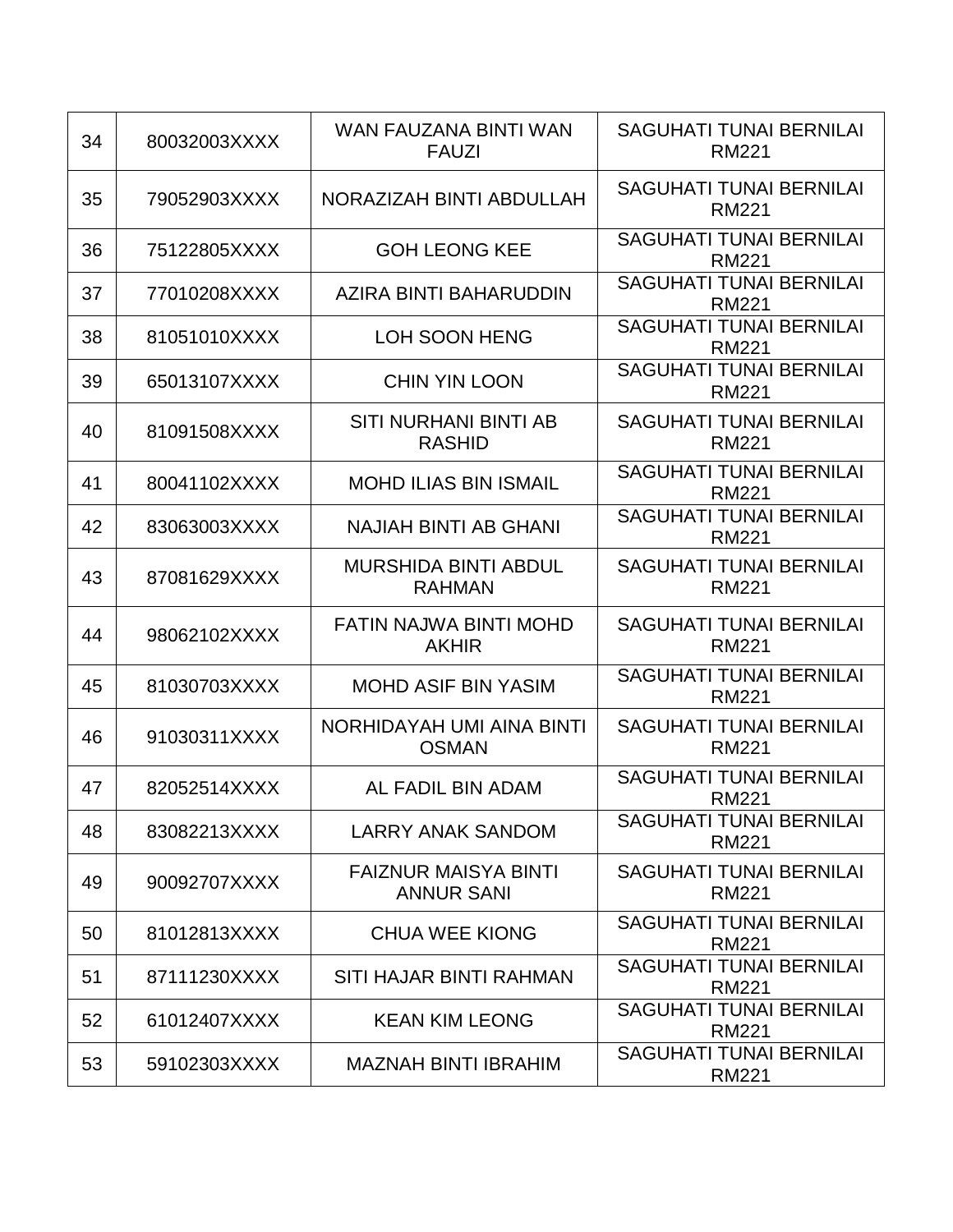| 54 | 83022206XXXX | LIZA BINTI AHMAD                                 | <b>SAGUHATI TUNAI BERNILAI</b><br><b>RM221</b> |
|----|--------------|--------------------------------------------------|------------------------------------------------|
| 55 | 87011023XXXX | NORLIZA BINTI RAMLI                              | <b>SAGUHATI TUNAI BERNILAI</b><br><b>RM221</b> |
| 56 | 90062610XXXX | NOOR IZZATI BT ZOLKAFLI                          | <b>SAGUHATI TUNAI BERNILAI</b><br><b>RM221</b> |
| 57 | 77081312XXXX | <b>ANDY BIN DAIM</b>                             | <b>SAGUHATI TUNAI BERNILAI</b><br><b>RM221</b> |
| 58 | 82051801XXXX | NOR AZILAH BINTI BAHRUDIN                        | <b>SAGUHATI TUNAI BERNILAI</b><br><b>RM221</b> |
| 59 | 88012111XXXX | <b>MOHD FAREHUL MUSTAQIM</b><br><b>BIN SALEH</b> | <b>SAGUHATI TUNAI BERNILAI</b><br><b>RM221</b> |
| 60 | 81032903XXXX | <b>ROSEZARIMAN BIN</b><br>ISMAIL@ABDULLAH        | <b>SAGUHATI TUNAI BERNILAI</b><br><b>RM221</b> |
| 61 | 84061311XXXX | AMIRUL AZRI BIN AHMAD<br><b>NORDIN</b>           | <b>SAGUHATI TUNAI BERNILAI</b><br><b>RM221</b> |
| 62 | 94081510XXXX | LEE WEI JIA                                      | <b>SAGUHATI TUNAI BERNILAI</b><br><b>RM221</b> |
| 63 | 79101708XXXX | <b>TING SHUE WEI</b>                             | <b>SAGUHATI TUNAI BERNILAI</b><br><b>RM221</b> |
| 64 | 89041113XXXX | <b>MOHAMAD ROZAINI BIN DIRIS</b>                 | <b>SAGUHATI TUNAI BERNILAI</b><br><b>RM221</b> |
| 65 | 02111808XXXX | ROHA HAYZZA BINTI MOHD<br><b>HABRI</b>           | <b>SAGUHATI TUNAI BERNILAI</b><br><b>RM221</b> |
| 66 | 70092701XXXX | YONG LEE HOON                                    | <b>SAGUHATI TUNAI BERNILAI</b><br><b>RM221</b> |
| 67 | 78072001XXXX | <b>ZULKIFELI BIN DOHADI</b>                      | <b>SAGUHATI TUNAI BERNILAI</b><br><b>RM221</b> |
| 68 | 79011711XXXX | <b>NOR AIDA BINTI RAWI</b>                       | <b>SAGUHATI TUNAI BERNILAI</b><br><b>RM221</b> |
| 69 | 85100306XXXX | <b>MOHD ASRI BIN MAT DESA</b>                    | <b>SAGUHATI TUNAI BERNILAI</b><br><b>RM221</b> |
| 70 | 87030810XXXX | <b>MOHD YUSOF BIN ABDUL</b><br><b>AZIZ</b>       | <b>SAGUHATI TUNAI BERNILAI</b><br><b>RM221</b> |
| 71 | 90082505XXXX | <b>SITI KHATIJAH BINTI</b><br><b>ZULKAFLI</b>    | <b>SAGUHATI TUNAI BERNILAI</b><br><b>RM221</b> |
| 72 | 85010301XXXX | <b>MOHD REDHWAN BIN MOHD</b><br><b>NOH</b>       | <b>SAGUHATI TUNAI BERNILAI</b><br><b>RM221</b> |
| 73 | 63030511XXXX | <b>RAMELI BIN SAID</b>                           | <b>SAGUHATI TUNAI BERNILAI</b><br><b>RM221</b> |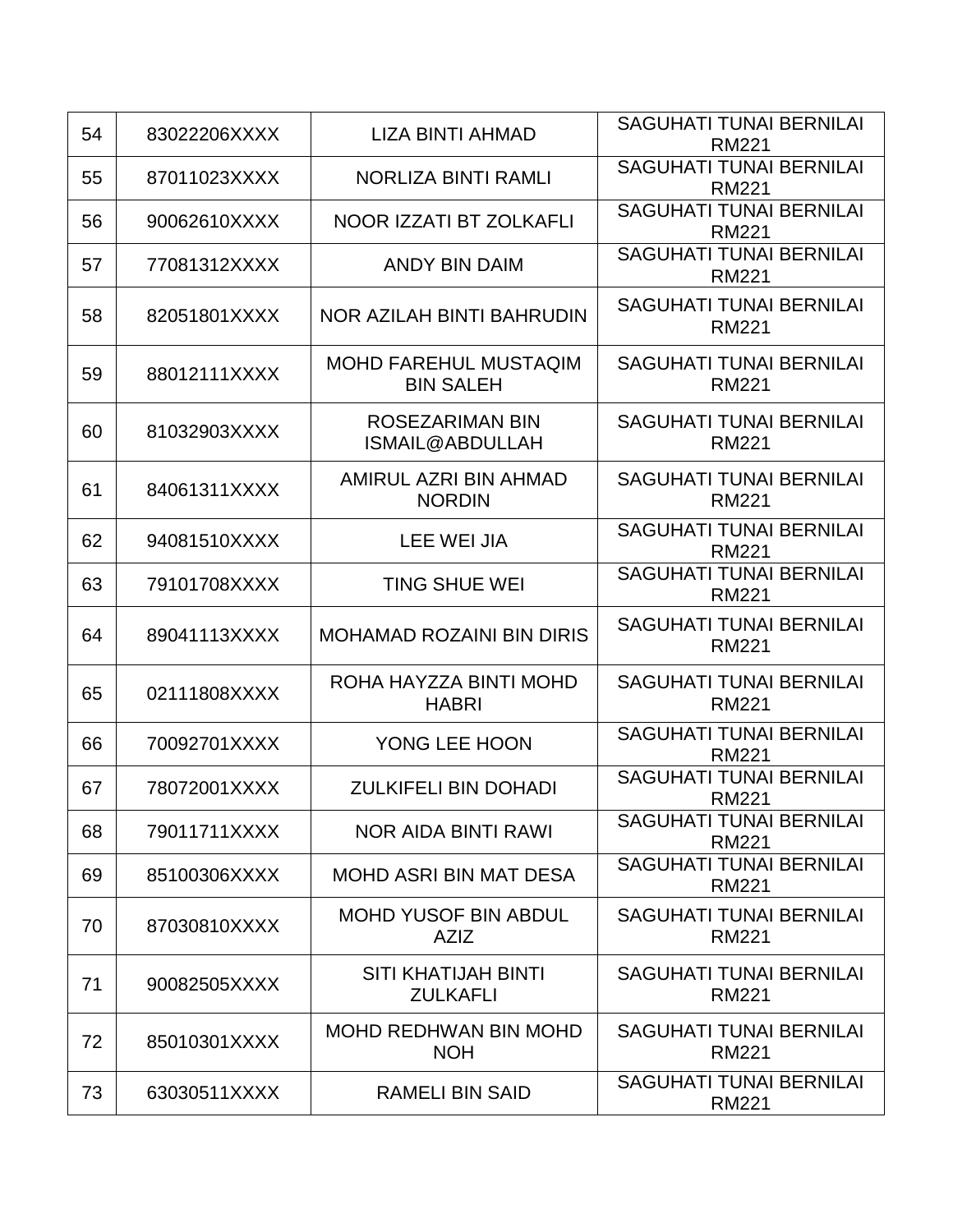| 74 | 85120602XXXX | <b>MOHD AZZUDDIN SHAH BIN</b><br><b>SAHABUDIN</b> | <b>SAGUHATI TUNAI BERNILAI</b><br><b>RM221</b> |
|----|--------------|---------------------------------------------------|------------------------------------------------|
| 75 | 82012408XXXX | <b>HAFIZ BIN ABDUL HAYAR</b>                      | <b>SAGUHATI TUNAI BERNILAI</b><br><b>RM221</b> |
| 76 | 67092802XXXX | <b>MOHAMMAD NASIR BIN</b><br><b>ABDULLA</b>       | <b>SAGUHATI TUNAI BERNILAI</b><br><b>RM221</b> |
| 77 | 75022501XXXX | ANUAR ZAFRUDDIN BIN<br><b>SAHAR</b>               | <b>SAGUHATI TUNAI BERNILAI</b><br><b>RM221</b> |
| 78 | 65060603XXXX | ROHANI BINTI IBRAHIM                              | <b>SAGUHATI TUNAI BERNILAI</b><br><b>RM221</b> |
| 79 | 86051343XXXX | HIDAYANTI ISHNA BINTI<br><b>JAMIL</b>             | <b>SAGUHATI TUNAI BERNILAI</b><br><b>RM221</b> |
| 80 | 88060506XXXX | AHMAD IZWAN BIN IDRIS                             | <b>SAGUHATI TUNAI BERNILAI</b><br><b>RM221</b> |
| 81 | 86081313XXXX | <b>AINA ANAK MASNI</b>                            | <b>SAGUHATI TUNAI BERNILAI</b><br><b>RM221</b> |
| 82 | 83061814XXXX | <b>NOORUL AZILA</b><br><b>KAMARUZZAMAN</b>        | <b>SAGUHATI TUNAI BERNILAI</b><br><b>RM221</b> |
| 83 | 79082614XXXX | <b>ELMIE BINTI AMAT</b>                           | <b>SAGUHATI TUNAI BERNILAI</b><br><b>RM221</b> |
| 84 | 83010908XXXX | <b>JAMILAH BINTI ABD KARIM</b>                    | <b>SAGUHATI TUNAI BERNILAI</b><br><b>RM221</b> |
| 85 | 78102601XXXX | KHAIRULZAMAN BIN HAMDAN                           | <b>SAGUHATI TUNAI BERNILAI</b><br><b>RM221</b> |
| 86 | 79072510XXXX | <b>HONG SIEW KUAN</b>                             | <b>SAGUHATI TUNAI BERNILAI</b><br><b>RM221</b> |
| 87 | 69041009XXXX | <b>SHAHRUDIN BIN AWANG NOR</b>                    | <b>SAGUHATI TUNAI BERNILAI</b><br><b>RM221</b> |
| 88 | 79021001XXXX | <b>MOHAIZAM BIN ABD RASHID</b>                    | <b>SAGUHATI TUNAI BERNILAI</b><br><b>RM221</b> |
| 89 | 88022301XXXX | <b>TAN KANG LOONG</b>                             | <b>SAGUHATI TUNAI BERNILAI</b><br><b>RM221</b> |
| 90 | 90081603XXXX | <b>MOHAMMAD ZULHILMI BIN AB</b><br><b>RAHMAN</b>  | <b>SAGUHATI TUNAI BERNILAI</b><br><b>RM221</b> |
| 91 | 78083003XXXX | AHMAD TARMIZY BIN HASAN                           | <b>SAGUHATI TUNAI BERNILAI</b><br><b>RM221</b> |
| 92 | 72050706XXXX | <b>ZAMERI BIN UYOB</b>                            | <b>SAGUHATI TUNAI BERNILAI</b><br><b>RM221</b> |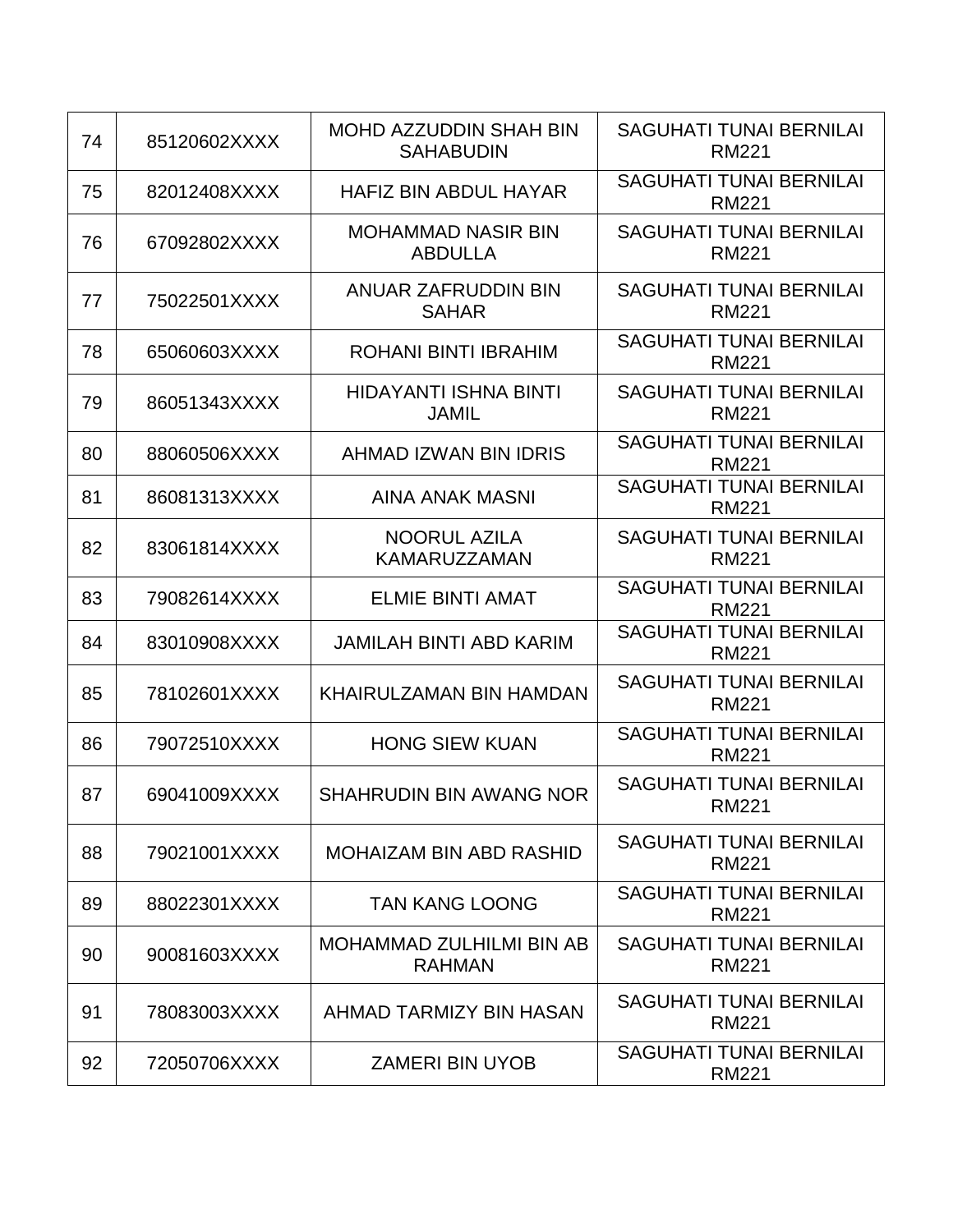| 93  | 70082307XXXX | <b>HASMAH BINTI OTHMAN</b>                       | <b>SAGUHATI TUNAI BERNILAI</b><br><b>RM221</b> |
|-----|--------------|--------------------------------------------------|------------------------------------------------|
| 94  | 79022001XXXX | LOH SOO CHAN                                     | <b>SAGUHATI TUNAI BERNILAI</b><br><b>RM221</b> |
| 95  | 80030802XXXX | <b>MOHAMAD YUSRI BIN KASIM</b>                   | <b>SAGUHATI TUNAI BERNILAI</b><br><b>RM221</b> |
| 96  | 72032106XXXX | AMIRUDDIN BIN HAROON                             | <b>SAGUHATI TUNAI BERNILAI</b><br><b>RM221</b> |
| 97  | 90091407XXXX | DEWINA ANN A/P DAVIDSON                          | <b>SAGUHATI TUNAI BERNILAI</b><br><b>RM221</b> |
| 98  | 86082323XXXX | RADIN RAMIZAH BINTI RADIN<br><b>AHMAD AFENDI</b> | <b>SAGUHATI TUNAI BERNILAI</b><br><b>RM221</b> |
| 99  | 89010156XXXX | <b>HEZRI NOOR BIN ABDUL</b><br><b>KARIM</b>      | <b>SAGUHATI TUNAI BERNILAI</b><br><b>RM221</b> |
| 100 | 03123014XXXX | <b>MUHAMMAD IMAN AQIL BIN</b><br><b>MOHD ISA</b> | <b>SAGUHATI TUNAI BERNILAI</b><br><b>RM221</b> |
| 101 | 70040713XXXX | <b>NG TZE KWONG</b>                              | <b>SAGUHATI TUNAI BERNILAI</b><br><b>RM221</b> |
| 102 | 76010403XXXX | AHMAD SHAHRIN BIN ISMAIL                         | <b>SAGUHATI TUNAI BERNILAI</b><br><b>RM221</b> |
| 103 | 84072803XXXX | CHE RASTUM BIN CHE MOOD                          | <b>SAGUHATI TUNAI BERNILAI</b><br><b>RM221</b> |
| 104 | 76010103XXXX | AHMAD SHANIZAM BIN AB<br><b>GHANI</b>            | <b>SAGUHATI TUNAI BERNILAI</b><br><b>RM221</b> |
| 105 | 92062701XXXX | <b>MUHAMAD FIRDAUS BIN MD</b><br><b>SALLEH</b>   | <b>SAGUHATI TUNAI BERNILAI</b><br><b>RM221</b> |
| 106 | 77042214XXXX | <b>SHAFIZA BINTI RAZALI</b>                      | <b>SAGUHATI TUNAI BERNILAI</b><br><b>RM221</b> |
| 107 | 86080523XXXX | <b>SHOPEDAH BINTI MOHAMED</b>                    | <b>SAGUHATI TUNAI BERNILAI</b><br><b>RM221</b> |
| 108 | 78021307XXXX | <b>H'NG KHANG CHAN</b>                           | <b>SAGUHATI TUNAI BERNILAI</b><br><b>RM221</b> |
| 109 | 75012108XXXX | <b>YIP YOAR KEDD</b>                             | <b>SAGUHATI TUNAI BERNILAI</b><br><b>RM221</b> |
| 110 | 88061343XXXX | NIK NASHIRAH BINTI NIK<br><b>ABDULLAH</b>        | <b>SAGUHATI TUNAI BERNILAI</b><br><b>RM221</b> |
| 111 | 81031810XXXX | NURULZAMZAM BIN MD JAIS                          | <b>SAGUHATI TUNAI BERNILAI</b><br><b>RM221</b> |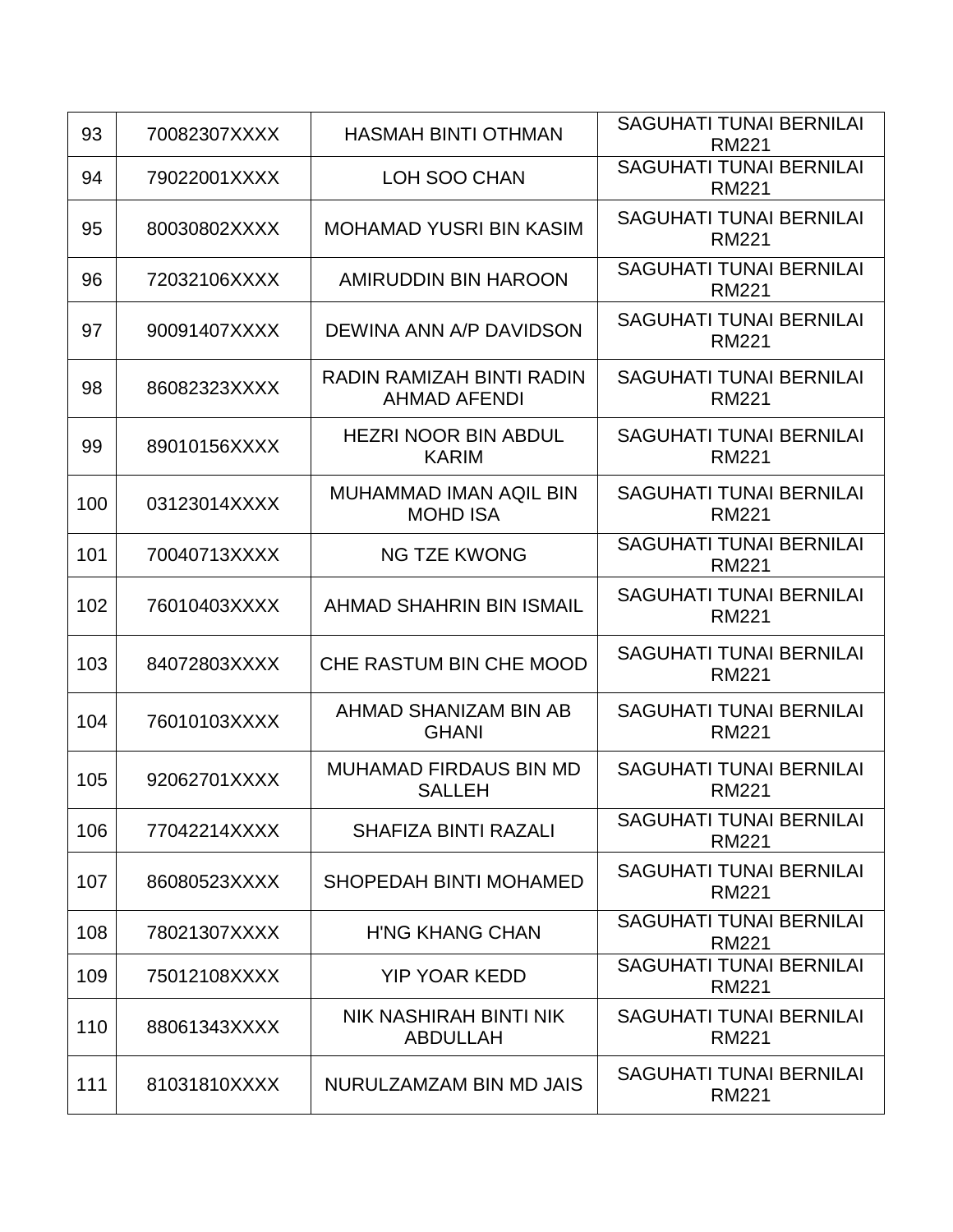| 112 | 73072911XXXX | <b>NOORLIAH BINTI ISMAIL</b>                                         | <b>SAGUHATI TUNAI BERNILAI</b><br><b>RM221</b> |
|-----|--------------|----------------------------------------------------------------------|------------------------------------------------|
| 113 | 74123001XXXX | <b>SHAH BOLLAH BIN ABAS</b>                                          | <b>SAGUHATI TUNAI BERNILAI</b><br><b>RM221</b> |
| 114 | 70083012XXXX | <b>CHONG CHEE TECK</b>                                               | <b>SAGUHATI TUNAI BERNILAI</b><br><b>RM221</b> |
| 115 | 84103011XXXX | <b>MUHAMMAD HAMBALI BIN</b><br><b>SHAFIE</b>                         | <b>SAGUHATI TUNAI BERNILAI</b><br><b>RM221</b> |
| 116 | 77100403XXXX | NAZURAI BINTI MAT LAZIM                                              | <b>SAGUHATI TUNAI BERNILAI</b><br><b>RM221</b> |
| 117 | 86061538XXXX | <b>KOK YIP SUN</b>                                                   | <b>SAGUHATI TUNAI BERNILAI</b><br><b>RM221</b> |
| 118 | 86110235XXXX | LIEW WAN YONG                                                        | <b>SAGUHATI TUNAI BERNILAI</b><br><b>RM221</b> |
| 119 | 88072501XXXX | <b>MOHAMMAD NASRI BIN</b><br><b>ISMAIL</b>                           | <b>SAGUHATI TUNAI BERNILAI</b><br><b>RM221</b> |
| 120 | 84102701XXXX | <b>NURUL ZAFIRA BINTI RUSLAN</b>                                     | <b>SAGUHATI TUNAI BERNILAI</b><br><b>RM221</b> |
| 121 | 69102101XXXX | <b>FADZIL BIN MOHTAR</b>                                             | <b>SAGUHATI TUNAI BERNILAI</b><br><b>RM221</b> |
| 122 | 80071503XXXX | MOHAMMADI ZULFAKKAR BIN<br><b>ABDULLAH</b>                           | <b>SAGUHATI TUNAI BERNILAI</b><br><b>RM221</b> |
| 123 | 81050710XXXX | <b>SURIANI BINTI MOHD AINI</b>                                       | <b>SAGUHATI TUNAI BERNILAI</b><br><b>RM221</b> |
| 124 | 80012208XXXX | <b>FARRAWAHIDA BINTI</b><br><b>SULAIMAN</b>                          | <b>SAGUHATI TUNAI BERNILAI</b><br><b>RM221</b> |
| 125 | 83051613XXXX | <b>MOHAMAD FADLY BIN</b><br><b>MASIDIL @ SAHIDAL</b>                 | <b>SAGUHATI TUNAI BERNILAI</b><br><b>RM221</b> |
| 126 | 88091323XXXX | <b>MUHAMMAD SYAFIQ BIN</b><br><b>MUHAMMAD SALIM</b><br><b>SUNDAR</b> | <b>SAGUHATI TUNAI BERNILAI</b><br><b>RM221</b> |
| 127 | 83070506XXXX | <b>NOR HASIMA BINTI MAHMOD</b>                                       | SAGUHATI TUNAI BERNILAI<br><b>RM221</b>        |
| 128 | 80123008XXXX | RIDWAN BIN ABD RAHMAN                                                | <b>SAGUHATI TUNAI BERNILAI</b><br><b>RM221</b> |
| 129 | 85091508XXXX | <b>MOHD FIRDAUS BIN MOHD</b><br><b>AZMI</b>                          | <b>SAGUHATI TUNAI BERNILAI</b><br><b>RM221</b> |
| 130 | 84101301XXXX | ROS AZIMA BINTI MAASAH                                               | <b>SAGUHATI TUNAI BERNILAI</b><br><b>RM221</b> |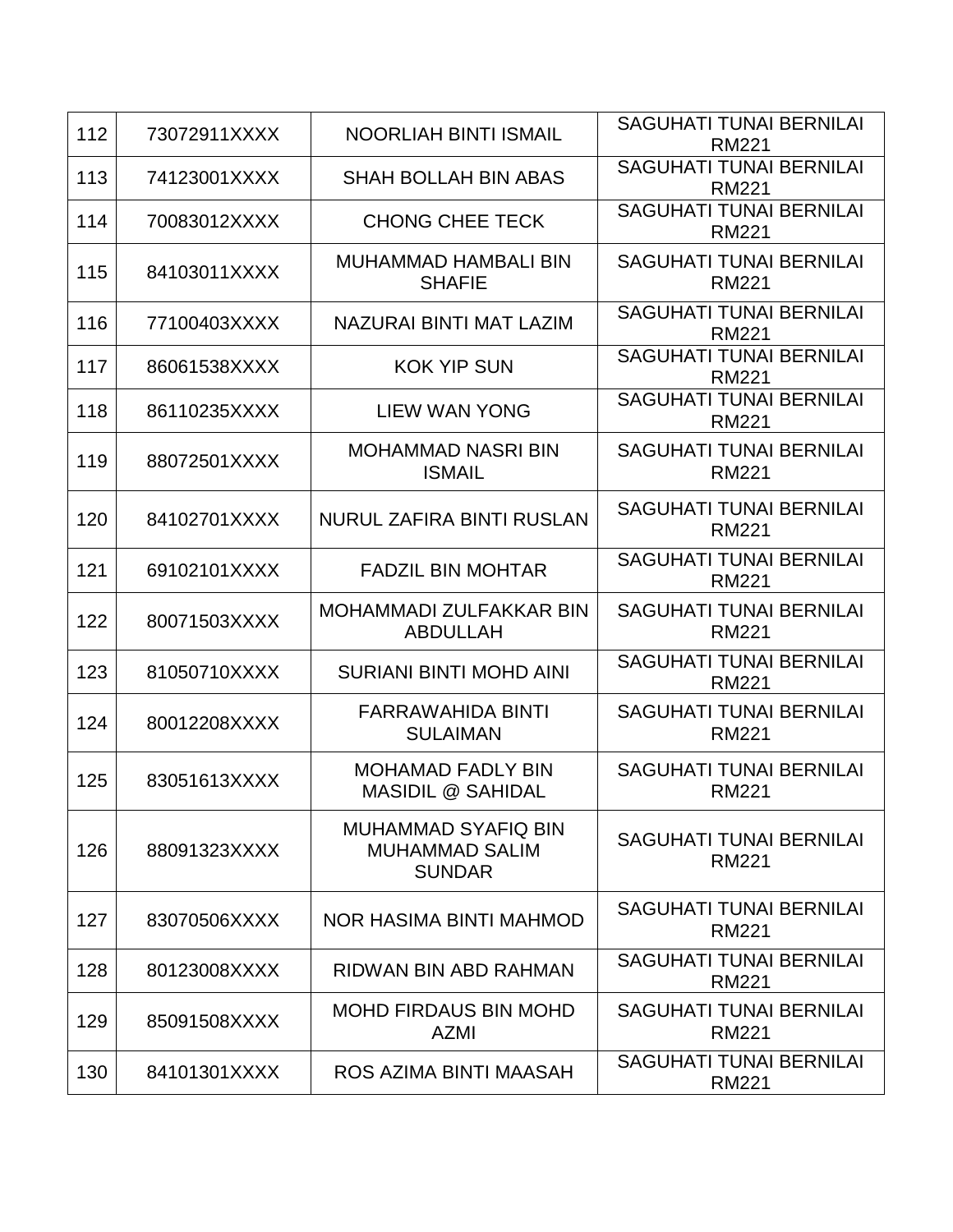| 131 | 80010106XXXX | <b>NORIZAN BINTI MOHD</b><br><b>ARIFFIN</b>     | <b>SAGUHATI TUNAI BERNILAI</b><br><b>RM221</b> |
|-----|--------------|-------------------------------------------------|------------------------------------------------|
| 132 | 71022407XXXX | <b>AMEENAH BINTI MYDIN</b><br><b>AHMED SHA</b>  | <b>SAGUHATI TUNAI BERNILAI</b><br><b>RM221</b> |
| 133 | 91020203XXXX | NOR AFZIANA BINTI<br><b>MOHAMAD ZALALUDEN</b>   | <b>SAGUHATI TUNAI BERNILAI</b><br><b>RM221</b> |
| 134 | 83010601XXXX | <b>TEY TAI LUAN</b>                             | <b>SAGUHATI TUNAI BERNILAI</b><br><b>RM221</b> |
| 135 | 77040910XXXX | <b>MOHD EFFENDY BIN HARIOH</b>                  | <b>SAGUHATI TUNAI BERNILAI</b><br><b>RM221</b> |
| 136 | 83072513XXXX | <b>YU MING CHEK</b>                             | <b>SAGUHATI TUNAI BERNILAI</b><br><b>RM221</b> |
| 137 | 72102408XXXX | <b>AZMI BIN NORDIN</b>                          | <b>SAGUHATI TUNAI BERNILAI</b><br><b>RM221</b> |
| 138 | 58091805XXXX | <b>MASITAH BT ATAN</b>                          | <b>SAGUHATI TUNAI BERNILAI</b><br><b>RM221</b> |
| 139 | 65092013XXXX | <b>MAZNAH BINTI AHMAD</b>                       | <b>SAGUHATI TUNAI BERNILAI</b><br><b>RM221</b> |
| 140 | 90012401XXXX | NURSHAFIQAH BINTI RAHIM                         | <b>SAGUHATI TUNAI BERNILAI</b><br><b>RM221</b> |
| 141 | 79061207XXXX | <b>MAZWATI BINTI MAT JUSOH</b>                  | <b>SAGUHATI TUNAI BERNILAI</b><br><b>RM221</b> |
| 142 | 68081002XXXX | AHMAD SHOKRI BIN HAMID                          | <b>SAGUHATI TUNAI BERNILAI</b><br><b>RM221</b> |
| 143 | 70022711XXXX | DR MOHAMAD AFZAL BIN<br><b>FARIKHULLAH KHAN</b> | <b>SAGUHATI TUNAI BERNILAI</b><br><b>RM221</b> |
| 144 | 84050201XXXX | <b>WENDY TAN GECK LING</b>                      | <b>SAGUHATI TUNAI BERNILAI</b><br><b>RM221</b> |
| 145 | 87062206XXXX | <b>MOHD AZRAF BIN MAT</b><br><b>SEMAN</b>       | <b>SAGUHATI TUNAI BERNILAI</b><br><b>RM221</b> |
| 146 | 72050410XXXX | <b>NOR FAUZI BIN ISMAIL</b>                     | <b>SAGUHATI TUNAI BERNILAI</b><br><b>RM221</b> |
| 147 | 83051802XXXX | <b>LEE BOON KEONG</b>                           | <b>SAGUHATI TUNAI BERNILAI</b><br><b>RM221</b> |
| 148 | 73090312XXXX | NORHASIMA BINTI ABDULLAH                        | <b>SAGUHATI TUNAI BERNILAI</b><br><b>RM221</b> |
| 149 | 66021610XXXX | <b>BASRI BIN HASSAN</b>                         | <b>SAGUHATI TUNAI BERNILAI</b><br><b>RM221</b> |
| 150 | 88050601XXXX | NORAMIRUL BIN FAKIR<br><b>MOHAMAD</b>           | <b>SAGUHATI TUNAI BERNILAI</b><br><b>RM221</b> |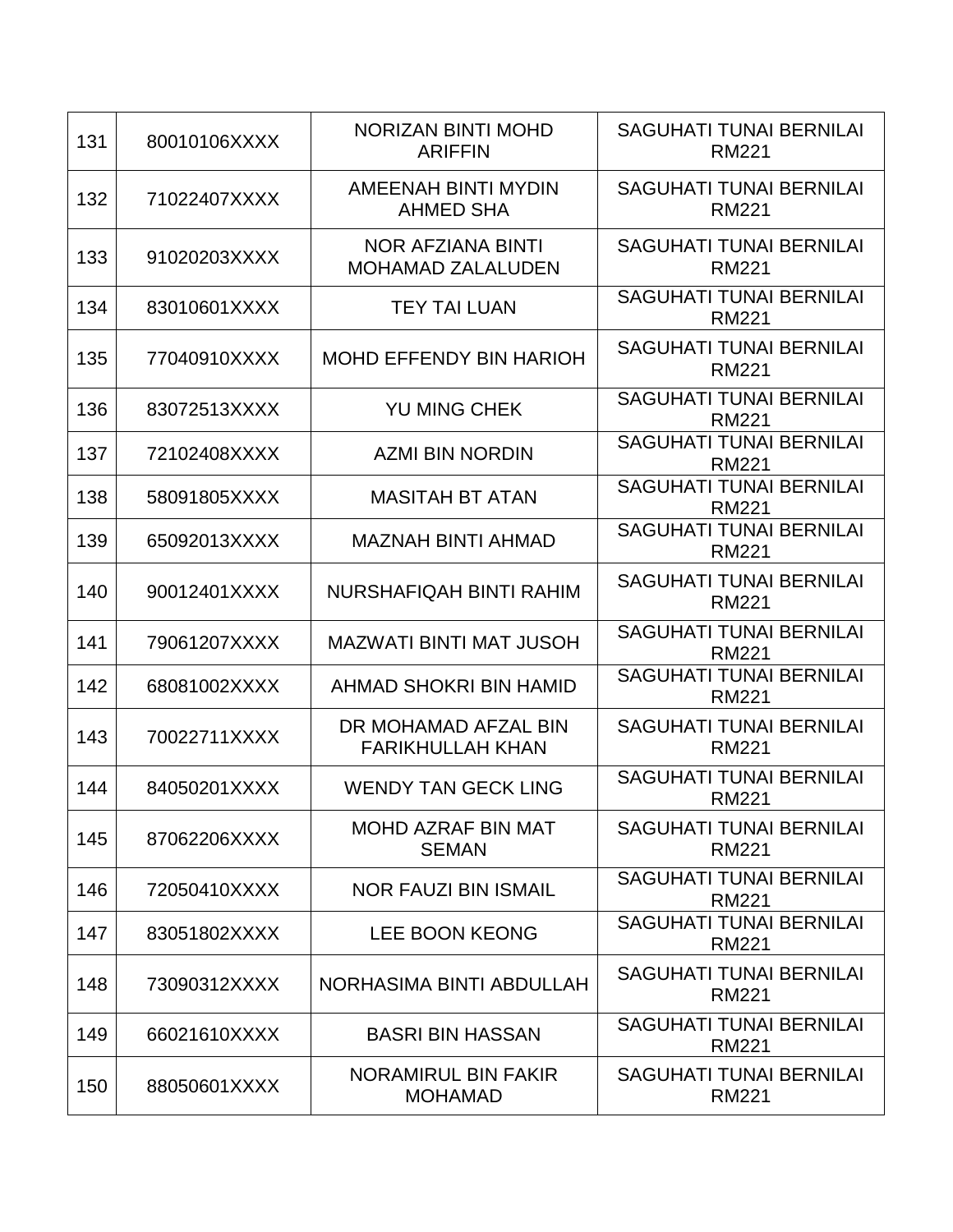| 151 | 73051612XXXX | <b>SANALEH BIN DAUD</b>                              | <b>SAGUHATI TUNAI BERNILAI</b><br><b>RM221</b> |
|-----|--------------|------------------------------------------------------|------------------------------------------------|
| 152 | 75011810XXXX | <b>TAN ENG KIAN</b>                                  | <b>SAGUHATI TUNAI BERNILAI</b><br><b>RM221</b> |
| 153 | 85061611XXXX | ROSLIZA BINTI ABDUL RAZAK                            | <b>SAGUHATI TUNAI BERNILAI</b><br><b>RM221</b> |
| 154 | 68020707XXXX | <b>NOORIAH BINTI YUSOF</b>                           | <b>SAGUHATI TUNAI BERNILAI</b><br><b>RM221</b> |
| 155 | 88071343XXXX | <b>WONG WAI SHAN</b>                                 | <b>SAGUHATI TUNAI BERNILAI</b><br><b>RM221</b> |
| 156 | 83102707XXXX | <b>MOHD NOOR FITRI BIN MOHD</b><br><b>YUSOF</b>      | <b>SAGUHATI TUNAI BERNILAI</b><br><b>RM221</b> |
| 157 | 82092810XXXX | <b>NURULSALWAN BINTI</b><br><b>SUDIRMAN</b>          | <b>SAGUHATI TUNAI BERNILAI</b><br><b>RM221</b> |
| 158 | 74101313XXXX | <b>ADELING TONG</b>                                  | <b>SAGUHATI TUNAI BERNILAI</b><br><b>RM221</b> |
| 159 | 73052308XXXX | <b>CHANDRAN A/L SINNASAMY</b>                        | <b>SAGUHATI TUNAI BERNILAI</b><br><b>RM221</b> |
| 160 | 75041106XXXX | <b>MEHANA BINTI MESMAN</b>                           | <b>SAGUHATI TUNAI BERNILAI</b><br><b>RM221</b> |
| 161 | 67101208XXXX | <b>MOHAMAD AZMI BIN JOHARI</b>                       | <b>SAGUHATI TUNAI BERNILAI</b><br><b>RM221</b> |
| 162 | 87122101XXXX | <b>NOR SYAHIDAH BINTI</b><br><b>SHA'ARI</b>          | <b>SAGUHATI TUNAI BERNILAI</b><br><b>RM221</b> |
| 163 | 74090708XXXX | <b>LAI CHIA AUN</b>                                  | <b>SAGUHATI TUNAI BERNILAI</b><br><b>RM221</b> |
| 164 | 88120826XXXX | <b>NUR DALILI BINTI MOHD</b><br>ZAINI                | <b>SAGUHATI TUNAI BERNILAI</b><br>RM221        |
| 165 | 82061111XXXX | <b>SULAIMAN BIN AHMAD</b>                            | <b>SAGUHATI TUNAI BERNILAI</b><br><b>RM221</b> |
| 166 | 86090238XXXX | LING SIEW HUI                                        | <b>SAGUHATI TUNAI BERNILAI</b><br><b>RM221</b> |
| 167 | 79091414XXXX | <b>OW CHUN WAI</b>                                   | <b>SAGUHATI TUNAI BERNILAI</b><br><b>RM221</b> |
| 168 | 81102310XXXX | <b>RAMESH JOSHI A/L</b><br><b>SURESH KUMAR JOSHI</b> | <b>SAGUHATI TUNAI BERNILAI</b><br><b>RM221</b> |
| 169 | 80021101XXXX | R SRITHARAN A/L<br><b>RAJANDRAM</b>                  | <b>SAGUHATI TUNAI BERNILAI</b><br><b>RM221</b> |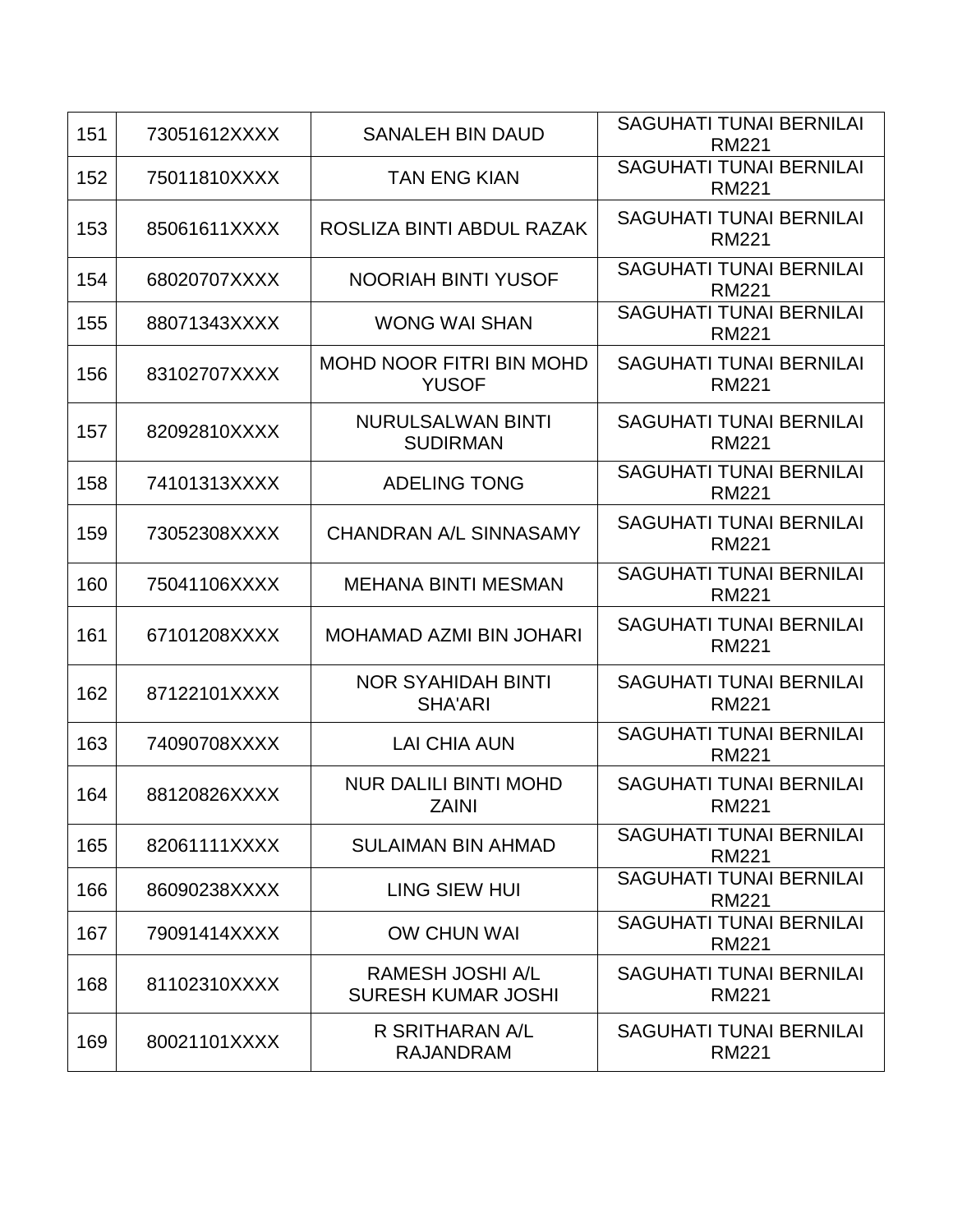| 170 | 88103106XXXX | UMMI IZZATI BINTI MOHAMAD<br><b>TARMIZI</b> | <b>SAGUHATI TUNAI BERNILAI</b><br><b>RM221</b> |
|-----|--------------|---------------------------------------------|------------------------------------------------|
| 171 | 82042406XXXX | <b>MOHD HELLMI BIN ABDULLAH</b>             | <b>SAGUHATI TUNAI BERNILAI</b><br><b>RM221</b> |
| 172 | 64061502XXXX | <b>OMAR BIN ALI</b>                         | <b>SAGUHATI TUNAI BERNILAI</b><br><b>RM221</b> |
| 173 | 81112402XXXX | <b>DZIAUDDIN BIN RAMLI</b>                  | <b>SAGUHATI TUNAI BERNILAI</b><br><b>RM221</b> |
| 174 | 84060308XXXX | NORIZYAN SHAFAWATI BINTI<br><b>ROMLI</b>    | <b>SAGUHATI TUNAI BERNILAI</b><br><b>RM221</b> |
| 175 | 90011208XXXX | <b>AZATI HANANI BINTI GHOZALI</b>           | <b>SAGUHATI TUNAI BERNILAI</b><br><b>RM221</b> |
| 176 | 69071608XXXX | <b>ZULKEFLI BIN SARJI</b>                   | <b>SAGUHATI TUNAI BERNILAI</b><br><b>RM221</b> |
| 177 | 80082801XXXX | <b>NOR ZAINI BIN SANIP</b>                  | <b>SAGUHATI TUNAI BERNILAI</b><br><b>RM221</b> |
| 178 | 80071171XXXX | <b>MUHAMMAD IMRAN BIN</b><br><b>AHMAD</b>   | <b>SAGUHATI TUNAI BERNILAI</b><br><b>RM221</b> |
| 179 | 79071008XXXX | PUSHPALATHA A/P<br><b>APPANAIDU</b>         | <b>SAGUHATI TUNAI BERNILAI</b><br><b>RM221</b> |
| 180 | 76082608XXXX | <b>MAISURAH BINTI MOHD ALI</b>              | <b>SAGUHATI TUNAI BERNILAI</b><br><b>RM221</b> |
| 181 | 84032501XXXX | LIM WEE CHET                                | <b>SAGUHATI TUNAI BERNILAI</b><br><b>RM221</b> |
| 182 | 62031513XXXX | <b>HASHIMAH BINTI JAWAWI</b>                | <b>SAGUHATI TUNAI BERNILAI</b><br><b>RM221</b> |
| 183 | 85031814XXXX | <b>MOHD AIMAN BIN</b><br>KAMARULZAMAN       | <b>SAGUHATI TUNAI BERNILAI</b><br><b>RM221</b> |
| 184 | 87101005XXXX | AFIQAIZAT BIN ABDULLAH                      | <b>SAGUHATI TUNAI BERNILAI</b><br><b>RM221</b> |
| 185 | 79012706XXXX | <b>LEE ENG CHEW</b>                         | <b>SAGUHATI TUNAI BERNILAI</b><br><b>RM221</b> |
| 186 | 79103012XXXX | <b>KERR AI RU</b>                           | <b>SAGUHATI TUNAI BERNILAI</b><br><b>RM221</b> |
| 187 | 79102309XXXX | ROSMA BINTI ABD RAHMAN                      | <b>SAGUHATI TUNAI BERNILAI</b><br><b>RM221</b> |
| 188 | 59061702XXXX | MOHAMAD RADZI HJ AHMAD                      | <b>SAGUHATI TUNAI BERNILAI</b><br><b>RM221</b> |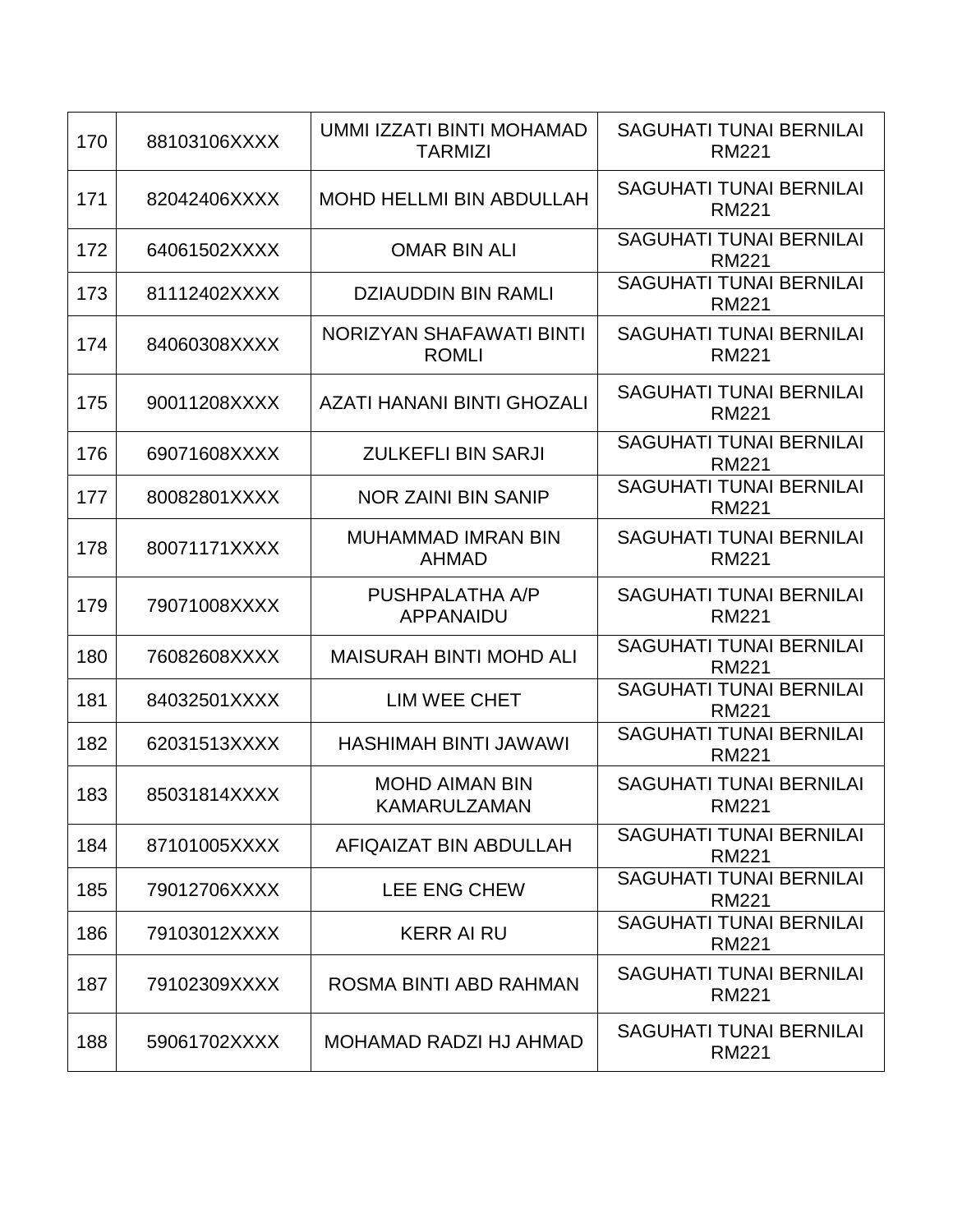| 189 | 80061401XXXX | <b>MOHAMAD SHAHRUDDIN B</b><br><b>MOHAMAD SHID</b>     | <b>SAGUHATI TUNAI BERNILAI</b><br><b>RM221</b> |
|-----|--------------|--------------------------------------------------------|------------------------------------------------|
| 190 | 92031713XXXX | <b>PYLISSIA JANNET ANAK LIAP</b>                       | <b>SAGUHATI TUNAI BERNILAI</b><br><b>RM221</b> |
| 191 | 86020810XXXX | <b>YAP FABIAN</b>                                      | <b>SAGUHATI TUNAI BERNILAI</b><br><b>RM221</b> |
| 192 | 68081604XXXX | <b>PANG JIA MENG</b>                                   | <b>SAGUHATI TUNAI BERNILAI</b><br><b>RM221</b> |
| 193 | 70120601XXXX | YONG LI BENG                                           | <b>SAGUHATI TUNAI BERNILAI</b><br><b>RM221</b> |
| 194 | 85011201XXXX | <b>AIZUDDIN MD YUNOS</b>                               | <b>SAGUHATI TUNAI BERNILAI</b><br><b>RM221</b> |
| 195 | 84011505XXXX | <b>MUHAMMAD AZWAN BIN</b><br><b>MOHD AZAM</b>          | <b>SAGUHATI TUNAI BERNILAI</b><br><b>RM221</b> |
| 196 | 83102701XXXX | <b>ASHRAF BIN ABDUL</b><br><b>RAHIMAN</b>              | <b>SAGUHATI TUNAI BERNILAI</b><br><b>RM221</b> |
| 197 | 72041406XXXX | <b>MAIZURA BINTI MOHD</b><br><b>NADZIR</b>             | <b>SAGUHATI TUNAI BERNILAI</b><br><b>RM221</b> |
| 198 | 66032602XXXX | <b>SABARINA BINTI SAARI</b>                            | <b>SAGUHATI TUNAI BERNILAI</b><br><b>RM221</b> |
| 199 | 77091403XXXX | <b>SITI AZIAN SYAHARBANU</b><br><b>BINTI AWANG LAH</b> | <b>SAGUHATI TUNAI BERNILAI</b><br><b>RM221</b> |
| 200 | 78043003XXXX | <b>MARZIANA BINTI ISMAIL</b>                           | <b>SAGUHATI TUNAI BERNILAI</b><br><b>RM221</b> |
| 201 | 84111813XXXX | ASMAH BINTI RADUAN                                     | <b>SAGUHATI TUNAI BERNILAI</b><br><b>RM221</b> |
| 202 | 85121802XXXX | <b>HARMIZA BINTI HARUN</b>                             | <b>SAGUHATI TUNAI BERNILAI</b><br><b>RM221</b> |
| 203 | 68100407XXXX | <b>PAK MEI YUET</b>                                    | <b>SAGUHATI TUNAI BERNILAI</b><br><b>RM221</b> |
| 204 | 69040813XXXX | <b>HIDA BINTI JERMAN</b>                               | <b>SAGUHATI TUNAI BERNILAI</b><br><b>RM221</b> |
| 205 | 79102001XXXX | <b>LIM MENG MEE</b>                                    | <b>SAGUHATI TUNAI BERNILAI</b><br><b>RM221</b> |
| 206 | 03110208XXXX | RODIAH BINTI MOHD NOR<br><b>HISHAM</b>                 | <b>SAGUHATI TUNAI BERNILAI</b><br><b>RM221</b> |
| 207 | 87052514XXXX | <b>MOHAMMAD AZREEN</b><br>SHAHARIZAN BIN AHMAD         | <b>SAGUHATI TUNAI BERNILAI</b><br><b>RM221</b> |
| 208 | 76101808XXXX | LOI HEE WAH                                            | <b>SAGUHATI TUNAI BERNILAI</b><br><b>RM221</b> |